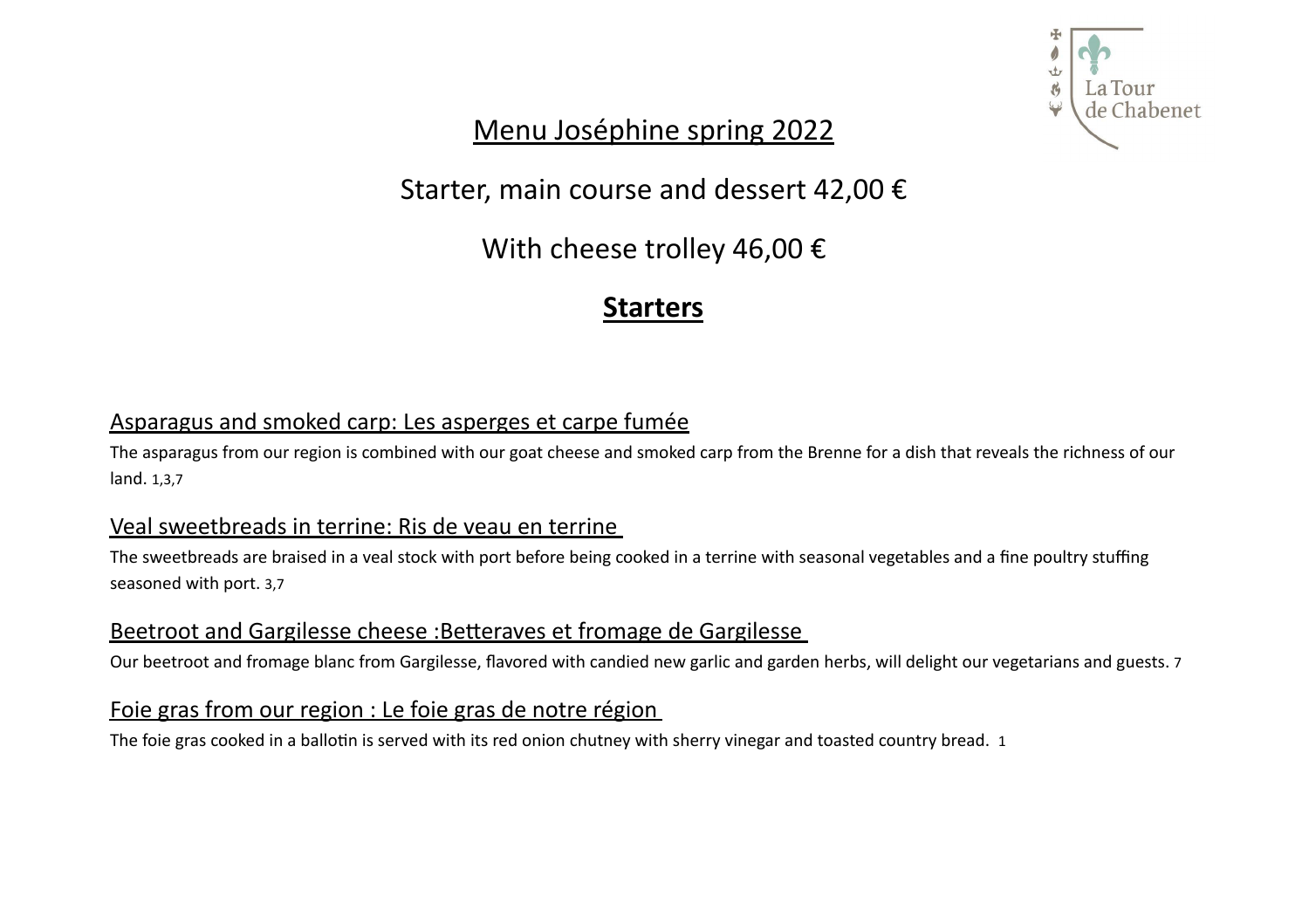# **Main courses**

### Sea bass filet and Marennes oysters : Filet de bar et huîtres de Marennes

Steamed in a ballottine, this compound of the sea on a seaweed sauce reminds me of my seaside origins. 7

#### Whitefish filet and crayfish : Filet de Féra et écrevisses

This little known lake fish has a very fine and delicate flesh to be served with a crayfish coulis. 7

### The Black Hen of Berry : La Poule Noire du Berry

This tasty poultry is prepared in a two-course meal with a clove sauce that never leaves our menu. 7

#### Lamb sweetbreads : Les ris d'agneau

The sweetbreads, a very subtle dish in terms of finesse and taste, are presented in a cassolette, with a roasted hazelnut sauce and pretty seasonal vegetables. 5,7,9

## Beef fillet : Le filet de bœuf

Cooked to your liking, the filet of beef from France, topped with a Chinon wine sauce, is served with a farandole of seasonal vegetables and pommes grenailles with fresh thyme. 14

#### Aubergine and shiitake : Aubergine et shiitake

The aubergine is roasted in the oven with olive oil, then served with shiitakes from our Argenton producer, cranberries, almonds, sultanas and cumin. 5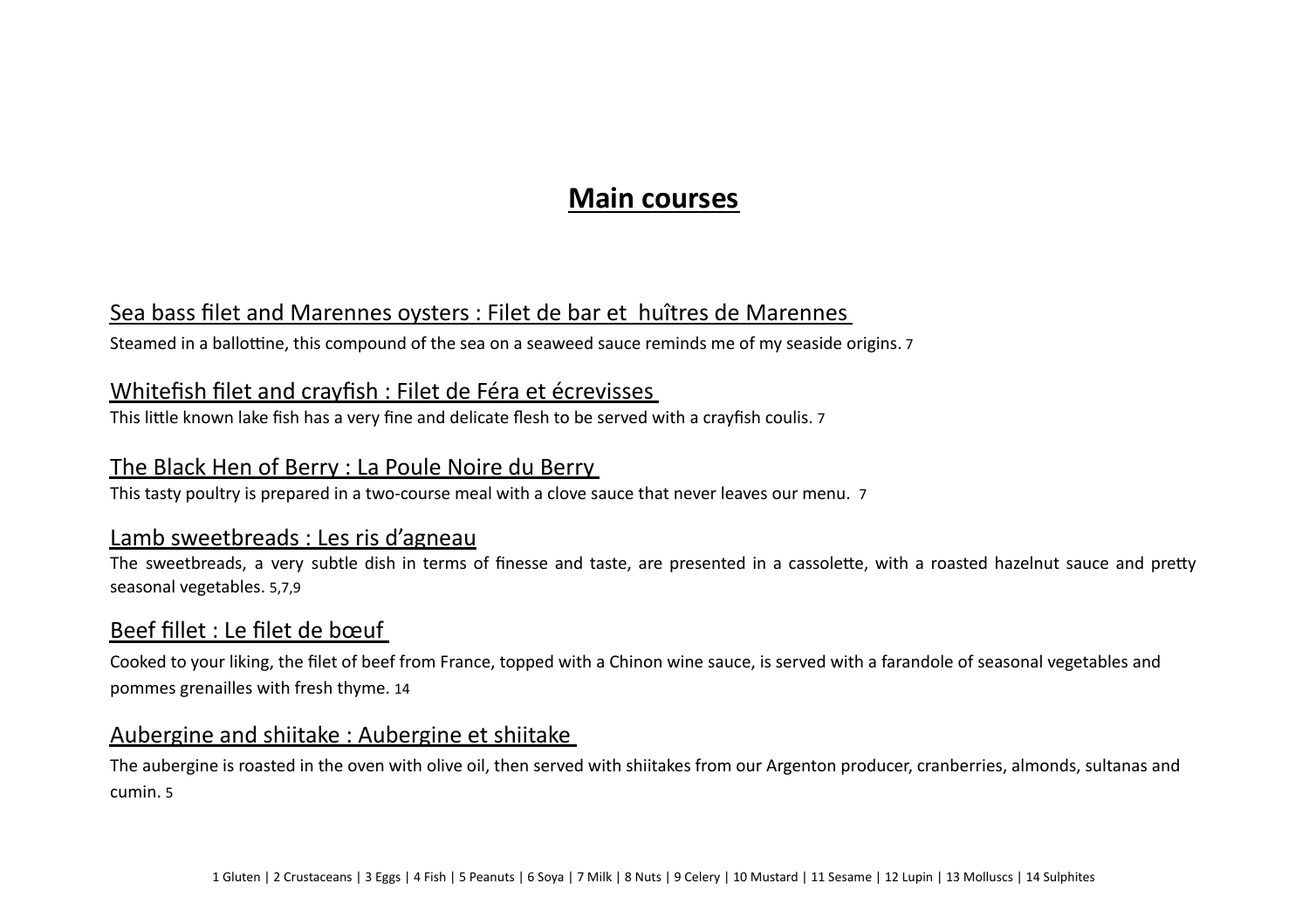# **Desserts**

#### Chiboust lime and raspberries : Chiboust citron vert et framboises

Placed on a raspberry coulis, this lemon cream served hot and cold has the originality of combining the sweetness of the raspberry and the acidity of the lemon. 1,3,7

#### Chocolate and mint : Chocolat et menthe :

This chocolate-based dessert is made with "Tout Fruit ", a chocolate novelty, and mint. A light surprise to finish your menu. 1,3,7

#### Rhubarb and strawberries : Rhubarbe et fraises

The marriage of rhubarb and strawberry is a classic dessert, placed on a Breton shortbread and a pistachio cream it will be even more original. 1,3,7

#### Profiteroles

Let your eyes enjoy this dessert before diving into the delicate flavors of the chocolates, warm ganache and vanilla whipped cream. 1,3,7